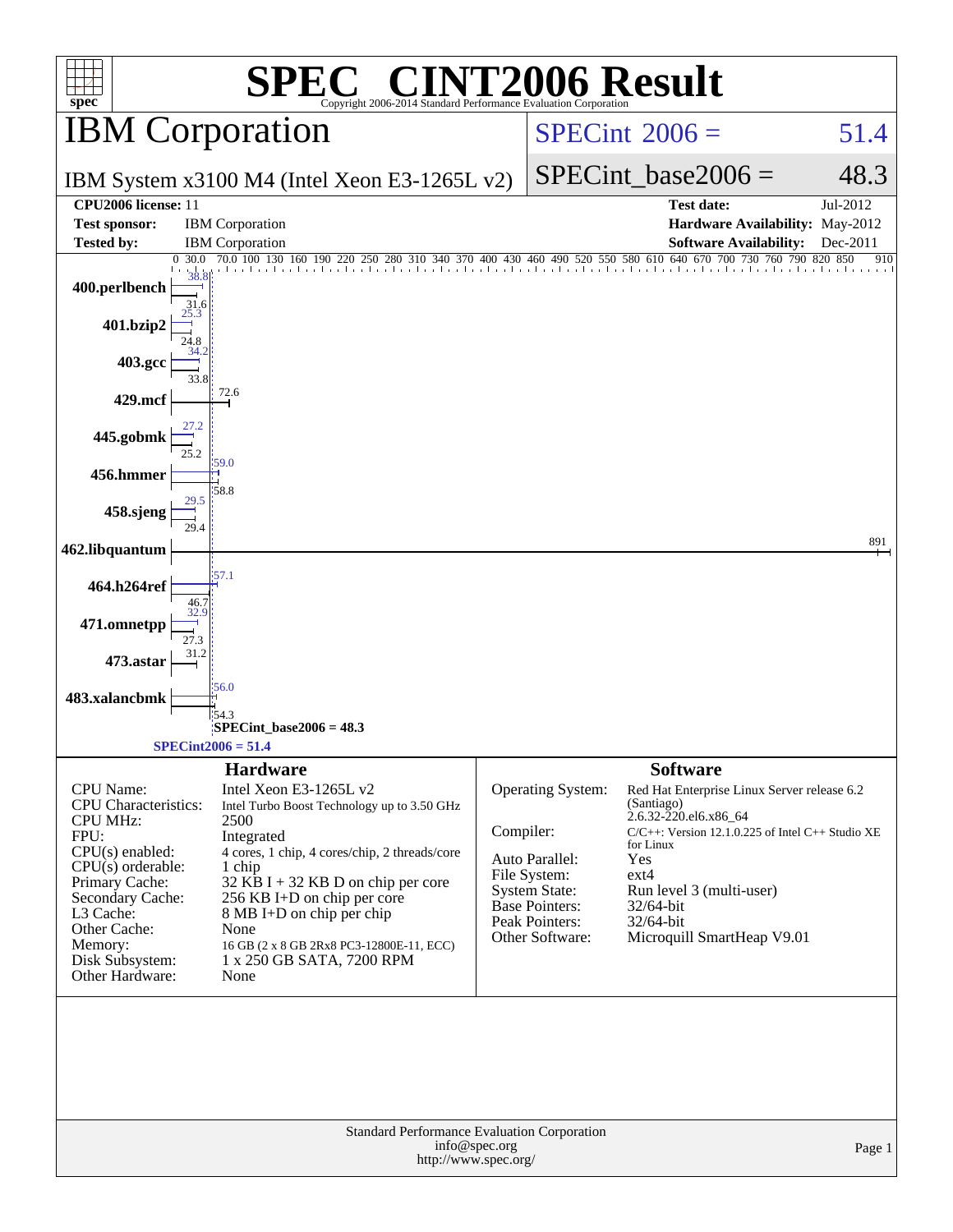

## IBM Corporation

### $SPECint2006 = 51.4$  $SPECint2006 = 51.4$

IBM System x3100 M4 (Intel Xeon E3-1265L v2)

 $SPECTnt\_base2006 = 48.3$ 

**[CPU2006 license:](http://www.spec.org/auto/cpu2006/Docs/result-fields.html#CPU2006license)** 11 **[Test date:](http://www.spec.org/auto/cpu2006/Docs/result-fields.html#Testdate)** Jul-2012 **[Test sponsor:](http://www.spec.org/auto/cpu2006/Docs/result-fields.html#Testsponsor)** IBM Corporation **[Hardware Availability:](http://www.spec.org/auto/cpu2006/Docs/result-fields.html#HardwareAvailability)** May-2012 **[Tested by:](http://www.spec.org/auto/cpu2006/Docs/result-fields.html#Testedby)** IBM Corporation **[Software Availability:](http://www.spec.org/auto/cpu2006/Docs/result-fields.html#SoftwareAvailability)** Dec-2011

#### **[Results Table](http://www.spec.org/auto/cpu2006/Docs/result-fields.html#ResultsTable)**

|                    | <b>Base</b>                            |       |                                |              |                |             | <b>Peak</b>                                                                                                                                                                                                                                                                                      |              |                |              |                |              |
|--------------------|----------------------------------------|-------|--------------------------------|--------------|----------------|-------------|--------------------------------------------------------------------------------------------------------------------------------------------------------------------------------------------------------------------------------------------------------------------------------------------------|--------------|----------------|--------------|----------------|--------------|
| <b>Benchmark</b>   | <b>Seconds</b>                         | Ratio | <b>Seconds</b>                 | <b>Ratio</b> | <b>Seconds</b> | Ratio       | <b>Seconds</b>                                                                                                                                                                                                                                                                                   | <b>Ratio</b> | <b>Seconds</b> | <b>Ratio</b> | <b>Seconds</b> | <b>Ratio</b> |
| $ 400$ .perlbench  | 309                                    | 31.6  | 309                            | 31.6         | 309            | 31.6        | 252                                                                                                                                                                                                                                                                                              | 38.8         | 252            | 38.8         | 252            | <u>38.8</u>  |
| 401.bzip2          | 390                                    | 24.8  | 390                            | 24.7         | 390            | 24.8        | 381                                                                                                                                                                                                                                                                                              | 25.3         | 381            | 25.3         | 381            | 25.3         |
| $403.\mathrm{gcc}$ | 239                                    | 33.7  | 238                            | 33.8         | 238            | 33.8        | 236                                                                                                                                                                                                                                                                                              | 34.2         | 236            | 34.2         | 236            | 34.2         |
| $429$ .mcf         | 126                                    | 72.4  | 124                            | 73.4         | <u>126</u>     | 72.6        | 126                                                                                                                                                                                                                                                                                              | 72.4         | 124            | 73.4         | <u>126</u>     | 72.6         |
| $445$ .gobmk       | 416                                    | 25.2  | 416                            | 25.2         | 417            | 25.2        | 385                                                                                                                                                                                                                                                                                              | 27.2         | 385            | 27.2         | 385            | 27.3         |
| $456.$ hmmer       | 159                                    | 58.8  | 159                            | 58.8         | 159            | 58.7        | 158                                                                                                                                                                                                                                                                                              | 59.0         | 158            | 59.0         | 158            | 59.1         |
| $458$ .sjeng       | 411                                    | 29.4  | 411                            | 29.4         | 412            | 29.4        | 409                                                                                                                                                                                                                                                                                              | 29.5         | 410            | 29.5         | <u>410</u>     | 29.5         |
| 462.libquantum     | 23.2                                   | 891   | 22.8                           | 907          | 23.2           | 891         | 23.2                                                                                                                                                                                                                                                                                             | 891          | 22.8           | 907          | 23.2           | 891          |
| 464.h264ref        | 474                                    | 46.7  | 474                            | 46.6         | 474            | 46.7        | 388                                                                                                                                                                                                                                                                                              | 57.1         | 388            | 57.1         | 388            | 57.1         |
| 471.omnetpp        | 229                                    | 27.3  | 229                            | 27.3         | 229            | 27.3        | <u>190</u>                                                                                                                                                                                                                                                                                       | 32.9         | 194            | 32.2         | 190            | 32.9         |
| $473$ . astar      | 225                                    | 31.2  | 224                            | 31.3         | 225            | <u>31.2</u> | 225                                                                                                                                                                                                                                                                                              | 31.2         | 224            | 31.3         | 225            | 31.2         |
| 483.xalancbmk      | 127                                    | 54.2  | 127                            | 54.4         | 127            | 54.3        | 122                                                                                                                                                                                                                                                                                              | 56.5         | 123            | <u>56.0</u>  | 123            | 56.0         |
|                    | $\mathbf{D}$ $\mathbf{D}$ $\mathbf{D}$ | 2.141 | $-1.5 - 1.5 - 1.5 - 1.5 - 1.5$ |              |                |             | $\mathbf{D}$ and $\mathbf{I}$ and $\mathbf{I}$ and $\mathbf{I}$ are $\mathbf{I}$ and $\mathbf{I}$ are $\mathbf{I}$ and $\mathbf{I}$ are $\mathbf{I}$ and $\mathbf{I}$ are $\mathbf{I}$ and $\mathbf{I}$ are $\mathbf{I}$ and $\mathbf{I}$ are $\mathbf{I}$ and $\mathbf{I}$ are $\mathbf{I}$ and | $-11.141$    |                |              |                |              |

Results appear in the [order in which they were run.](http://www.spec.org/auto/cpu2006/Docs/result-fields.html#RunOrder) Bold underlined text [indicates a median measurement.](http://www.spec.org/auto/cpu2006/Docs/result-fields.html#Median)

#### **[Operating System Notes](http://www.spec.org/auto/cpu2006/Docs/result-fields.html#OperatingSystemNotes)**

Stack size set to unlimited using "ulimit -s unlimited"

#### **[Platform Notes](http://www.spec.org/auto/cpu2006/Docs/result-fields.html#PlatformNotes)**

 BIOS Settings: Turbo Mode enabled in BIOS C-State enabled in BIOS Sysinfo program /root/SPECcpu1.2/config/sysinfo.rev6800 \$Rev: 6800 \$ \$Date:: 2011-10-11 #\$ 6f2ebdff5032aaa42e583f96b07f99d3 running on localhost.localdomain Wed Jul 11 09:08:43 2012 This section contains SUT (System Under Test) info as seen by some common utilities. To remove or add to this section, see: <http://www.spec.org/cpu2006/Docs/config.html#sysinfo> From /proc/cpuinfo model name : Intel(R) Xeon(R) CPU E3-1265L V2 @ 2.50GHz 1 "physical id"s (chips) 8 "processors" cores, siblings (Caution: counting these is hw and system dependent. The following excerpts from /proc/cpuinfo might not be reliable. Use with caution.) cpu cores : 4 siblings : 8 physical 0: cores 0 1 2 3 cache size : 8192 KB Continued on next page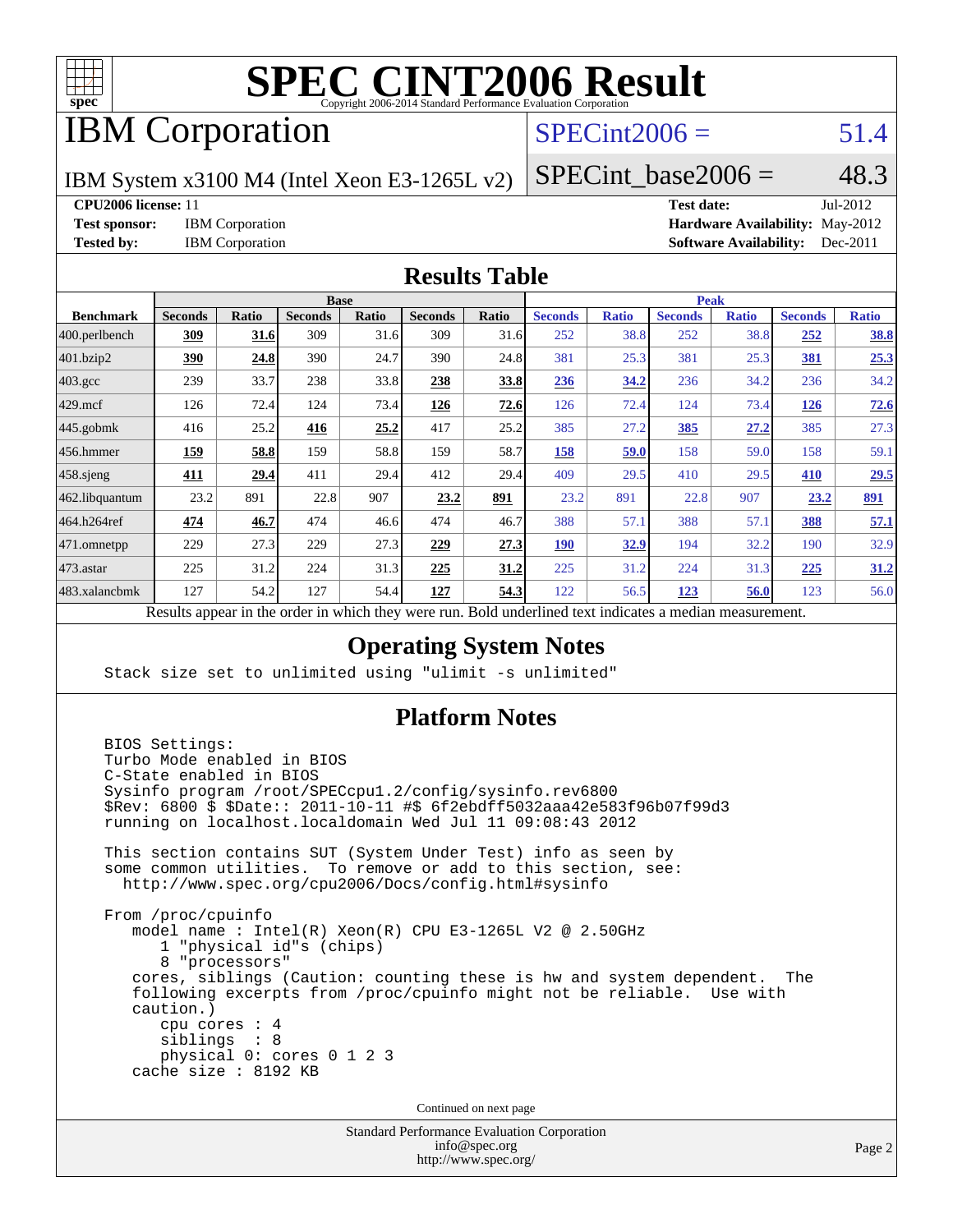

IBM Corporation

 $SPECint2006 = 51.4$  $SPECint2006 = 51.4$ 

IBM System x3100 M4 (Intel Xeon E3-1265L v2)

SPECint base2006 =  $48.3$ 

**[Tested by:](http://www.spec.org/auto/cpu2006/Docs/result-fields.html#Testedby)** IBM Corporation **[Software Availability:](http://www.spec.org/auto/cpu2006/Docs/result-fields.html#SoftwareAvailability)** Dec-2011

**[CPU2006 license:](http://www.spec.org/auto/cpu2006/Docs/result-fields.html#CPU2006license)** 11 **[Test date:](http://www.spec.org/auto/cpu2006/Docs/result-fields.html#Testdate)** Jul-2012 **[Test sponsor:](http://www.spec.org/auto/cpu2006/Docs/result-fields.html#Testsponsor)** IBM Corporation **[Hardware Availability:](http://www.spec.org/auto/cpu2006/Docs/result-fields.html#HardwareAvailability)** May-2012

#### **[Platform Notes \(Continued\)](http://www.spec.org/auto/cpu2006/Docs/result-fields.html#PlatformNotes)**

From /proc/meminfo<br>MemTotal: 16322724 kB HugePages\_Total: 0<br>Hugepagesize: 2048 kB Hugepagesize:

 /usr/bin/lsb\_release -d Red Hat Enterprise Linux Server release 6.2 (Santiago)

 From /etc/\*release\* /etc/\*version\* redhat-release: Red Hat Enterprise Linux Server release 6.2 (Santiago)

 system-release: Red Hat Enterprise Linux Server release 6.2 (Santiago) system-release-cpe: cpe:/o:redhat:enterprise\_linux:6server:ga:server

 uname -a: Linux localhost.localdomain 2.6.32-220.el6.x86\_64 #1 SMP Wed Nov 9 08:03:13 EST 2011 x86\_64 x86\_64 x86\_64 GNU/Linux

run-level 3 Jul 9 14:49

 SPEC is set to: /root/SPECcpu1.2 Filesystem Type Size Used Avail Use% Mounted on /dev/mapper/VolGroup-lv\_root ext4 50G 45G 2.7G 95% /

 Additional information from dmidecode: Memory: 2x Micron 18JSF1G72AZ-1G6D1 8 GB 1600 MHz 2 rank

(End of data from sysinfo program)

#### **[General Notes](http://www.spec.org/auto/cpu2006/Docs/result-fields.html#GeneralNotes)**

Environment variables set by runspec before the start of the run: KMP\_AFFINITY = "granularity=fine,scatter" LD\_LIBRARY\_PATH = "/root/SPECcpu1.2/libs/32:/root/SPECcpu1.2/libs/64" OMP NUM THREADS = "4"

 Binaries compiled on a system with 1x Core i7-860 CPU + 8GB memory using RHEL5.5 Transparent Huge Pages enabled with: echo always > /sys/kernel/mm/redhat\_transparent\_hugepage/enabled

### **[Base Compiler Invocation](http://www.spec.org/auto/cpu2006/Docs/result-fields.html#BaseCompilerInvocation)**

[C benchmarks](http://www.spec.org/auto/cpu2006/Docs/result-fields.html#Cbenchmarks):  $\text{icc}$   $-\text{m64}$ 

[C++ benchmarks:](http://www.spec.org/auto/cpu2006/Docs/result-fields.html#CXXbenchmarks) [icpc -m64](http://www.spec.org/cpu2006/results/res2012q3/cpu2006-20120716-23678.flags.html#user_CXXbase_intel_icpc_64bit_fc66a5337ce925472a5c54ad6a0de310)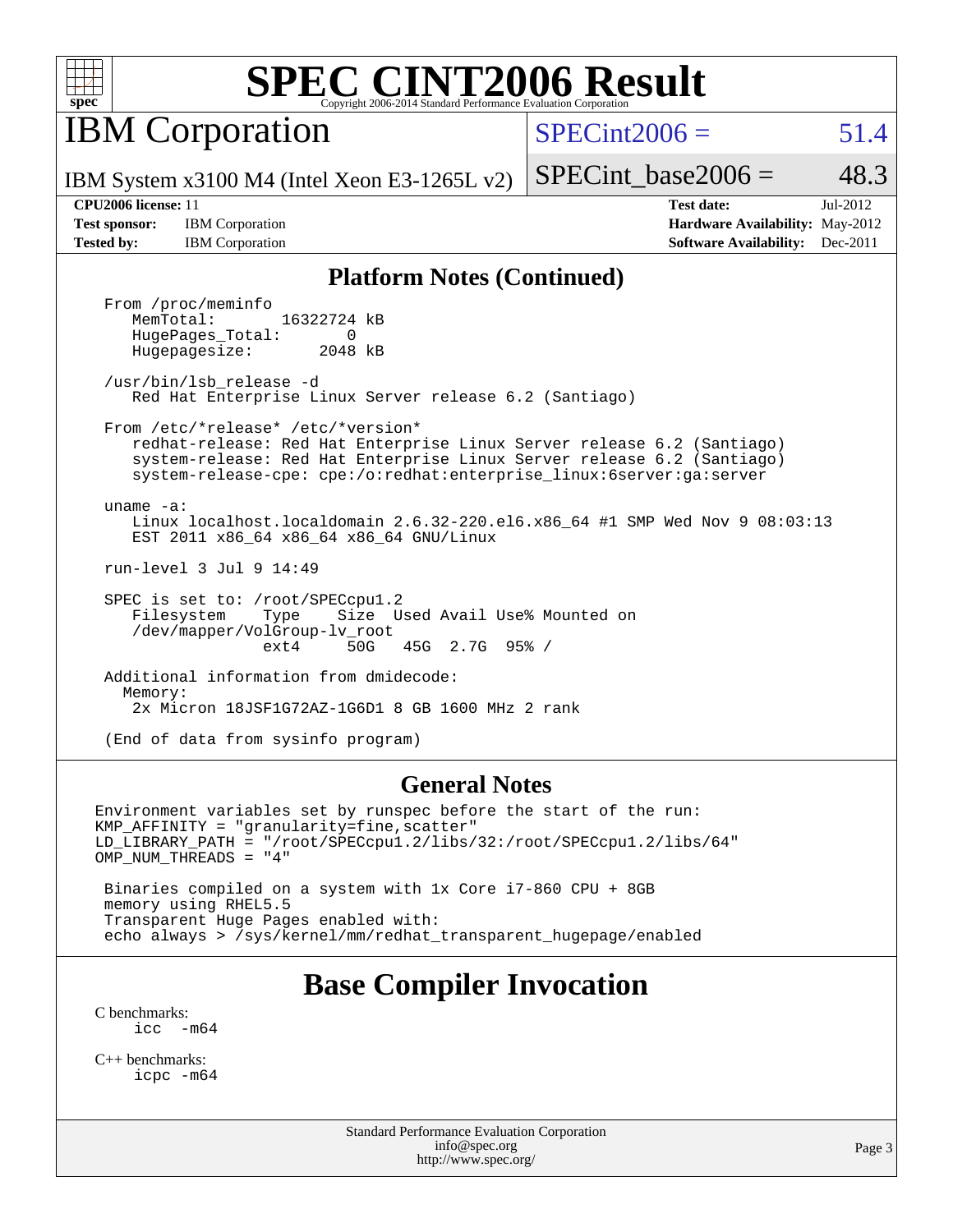

IBM Corporation

 $SPECint2006 = 51.4$  $SPECint2006 = 51.4$ 

IBM System x3100 M4 (Intel Xeon E3-1265L v2)

**[Test sponsor:](http://www.spec.org/auto/cpu2006/Docs/result-fields.html#Testsponsor)** IBM Corporation **[Hardware Availability:](http://www.spec.org/auto/cpu2006/Docs/result-fields.html#HardwareAvailability)** May-2012 **[Tested by:](http://www.spec.org/auto/cpu2006/Docs/result-fields.html#Testedby)** IBM Corporation **[Software Availability:](http://www.spec.org/auto/cpu2006/Docs/result-fields.html#SoftwareAvailability)** Dec-2011

SPECint base2006 =  $48.3$ **[CPU2006 license:](http://www.spec.org/auto/cpu2006/Docs/result-fields.html#CPU2006license)** 11 **[Test date:](http://www.spec.org/auto/cpu2006/Docs/result-fields.html#Testdate)** Jul-2012

# **[Base Portability Flags](http://www.spec.org/auto/cpu2006/Docs/result-fields.html#BasePortabilityFlags)**

 400.perlbench: [-DSPEC\\_CPU\\_LP64](http://www.spec.org/cpu2006/results/res2012q3/cpu2006-20120716-23678.flags.html#b400.perlbench_basePORTABILITY_DSPEC_CPU_LP64) [-DSPEC\\_CPU\\_LINUX\\_X64](http://www.spec.org/cpu2006/results/res2012q3/cpu2006-20120716-23678.flags.html#b400.perlbench_baseCPORTABILITY_DSPEC_CPU_LINUX_X64) 401.bzip2: [-DSPEC\\_CPU\\_LP64](http://www.spec.org/cpu2006/results/res2012q3/cpu2006-20120716-23678.flags.html#suite_basePORTABILITY401_bzip2_DSPEC_CPU_LP64) 403.gcc: [-DSPEC\\_CPU\\_LP64](http://www.spec.org/cpu2006/results/res2012q3/cpu2006-20120716-23678.flags.html#suite_basePORTABILITY403_gcc_DSPEC_CPU_LP64) 429.mcf: [-DSPEC\\_CPU\\_LP64](http://www.spec.org/cpu2006/results/res2012q3/cpu2006-20120716-23678.flags.html#suite_basePORTABILITY429_mcf_DSPEC_CPU_LP64) 445.gobmk: [-DSPEC\\_CPU\\_LP64](http://www.spec.org/cpu2006/results/res2012q3/cpu2006-20120716-23678.flags.html#suite_basePORTABILITY445_gobmk_DSPEC_CPU_LP64) 456.hmmer: [-DSPEC\\_CPU\\_LP64](http://www.spec.org/cpu2006/results/res2012q3/cpu2006-20120716-23678.flags.html#suite_basePORTABILITY456_hmmer_DSPEC_CPU_LP64) 458.sjeng: [-DSPEC\\_CPU\\_LP64](http://www.spec.org/cpu2006/results/res2012q3/cpu2006-20120716-23678.flags.html#suite_basePORTABILITY458_sjeng_DSPEC_CPU_LP64) 462.libquantum: [-DSPEC\\_CPU\\_LP64](http://www.spec.org/cpu2006/results/res2012q3/cpu2006-20120716-23678.flags.html#suite_basePORTABILITY462_libquantum_DSPEC_CPU_LP64) [-DSPEC\\_CPU\\_LINUX](http://www.spec.org/cpu2006/results/res2012q3/cpu2006-20120716-23678.flags.html#b462.libquantum_baseCPORTABILITY_DSPEC_CPU_LINUX) 464.h264ref: [-DSPEC\\_CPU\\_LP64](http://www.spec.org/cpu2006/results/res2012q3/cpu2006-20120716-23678.flags.html#suite_basePORTABILITY464_h264ref_DSPEC_CPU_LP64) 471.omnetpp: [-DSPEC\\_CPU\\_LP64](http://www.spec.org/cpu2006/results/res2012q3/cpu2006-20120716-23678.flags.html#suite_basePORTABILITY471_omnetpp_DSPEC_CPU_LP64) 473.astar: [-DSPEC\\_CPU\\_LP64](http://www.spec.org/cpu2006/results/res2012q3/cpu2006-20120716-23678.flags.html#suite_basePORTABILITY473_astar_DSPEC_CPU_LP64) 483.xalancbmk: [-DSPEC\\_CPU\\_LP64](http://www.spec.org/cpu2006/results/res2012q3/cpu2006-20120716-23678.flags.html#suite_basePORTABILITY483_xalancbmk_DSPEC_CPU_LP64) [-DSPEC\\_CPU\\_LINUX](http://www.spec.org/cpu2006/results/res2012q3/cpu2006-20120716-23678.flags.html#b483.xalancbmk_baseCXXPORTABILITY_DSPEC_CPU_LINUX)

### **[Base Optimization Flags](http://www.spec.org/auto/cpu2006/Docs/result-fields.html#BaseOptimizationFlags)**

[C benchmarks](http://www.spec.org/auto/cpu2006/Docs/result-fields.html#Cbenchmarks):

[-xAVX](http://www.spec.org/cpu2006/results/res2012q3/cpu2006-20120716-23678.flags.html#user_CCbase_f-xAVX) [-ipo](http://www.spec.org/cpu2006/results/res2012q3/cpu2006-20120716-23678.flags.html#user_CCbase_f-ipo) [-O3](http://www.spec.org/cpu2006/results/res2012q3/cpu2006-20120716-23678.flags.html#user_CCbase_f-O3) [-no-prec-div](http://www.spec.org/cpu2006/results/res2012q3/cpu2006-20120716-23678.flags.html#user_CCbase_f-no-prec-div) [-parallel](http://www.spec.org/cpu2006/results/res2012q3/cpu2006-20120716-23678.flags.html#user_CCbase_f-parallel) [-opt-prefetch](http://www.spec.org/cpu2006/results/res2012q3/cpu2006-20120716-23678.flags.html#user_CCbase_f-opt-prefetch) [-auto-p32](http://www.spec.org/cpu2006/results/res2012q3/cpu2006-20120716-23678.flags.html#user_CCbase_f-auto-p32)

[C++ benchmarks:](http://www.spec.org/auto/cpu2006/Docs/result-fields.html#CXXbenchmarks)

[-xAVX](http://www.spec.org/cpu2006/results/res2012q3/cpu2006-20120716-23678.flags.html#user_CXXbase_f-xAVX) [-ipo](http://www.spec.org/cpu2006/results/res2012q3/cpu2006-20120716-23678.flags.html#user_CXXbase_f-ipo) [-O3](http://www.spec.org/cpu2006/results/res2012q3/cpu2006-20120716-23678.flags.html#user_CXXbase_f-O3) [-no-prec-div](http://www.spec.org/cpu2006/results/res2012q3/cpu2006-20120716-23678.flags.html#user_CXXbase_f-no-prec-div) [-opt-prefetch](http://www.spec.org/cpu2006/results/res2012q3/cpu2006-20120716-23678.flags.html#user_CXXbase_f-opt-prefetch) [-auto-p32](http://www.spec.org/cpu2006/results/res2012q3/cpu2006-20120716-23678.flags.html#user_CXXbase_f-auto-p32) [-Wl,-z,muldefs](http://www.spec.org/cpu2006/results/res2012q3/cpu2006-20120716-23678.flags.html#user_CXXbase_link_force_multiple1_74079c344b956b9658436fd1b6dd3a8a) [-L/smartheap -lsmartheap64](http://www.spec.org/cpu2006/results/res2012q3/cpu2006-20120716-23678.flags.html#user_CXXbase_SmartHeap64_5e654037dadeae1fe403ab4b4466e60b)

### **[Base Other Flags](http://www.spec.org/auto/cpu2006/Docs/result-fields.html#BaseOtherFlags)**

[C benchmarks](http://www.spec.org/auto/cpu2006/Docs/result-fields.html#Cbenchmarks):

403.gcc: [-Dalloca=\\_alloca](http://www.spec.org/cpu2006/results/res2012q3/cpu2006-20120716-23678.flags.html#b403.gcc_baseEXTRA_CFLAGS_Dalloca_be3056838c12de2578596ca5467af7f3)

### **[Peak Compiler Invocation](http://www.spec.org/auto/cpu2006/Docs/result-fields.html#PeakCompilerInvocation)**

[C benchmarks \(except as noted below\)](http://www.spec.org/auto/cpu2006/Docs/result-fields.html#Cbenchmarksexceptasnotedbelow):

[icc -m64](http://www.spec.org/cpu2006/results/res2012q3/cpu2006-20120716-23678.flags.html#user_CCpeak_intel_icc_64bit_f346026e86af2a669e726fe758c88044)

400.perlbench: [icc -m32](http://www.spec.org/cpu2006/results/res2012q3/cpu2006-20120716-23678.flags.html#user_peakCCLD400_perlbench_intel_icc_a6a621f8d50482236b970c6ac5f55f93)

445.gobmk: [icc -m32](http://www.spec.org/cpu2006/results/res2012q3/cpu2006-20120716-23678.flags.html#user_peakCCLD445_gobmk_intel_icc_a6a621f8d50482236b970c6ac5f55f93)

464.h264ref: [icc -m32](http://www.spec.org/cpu2006/results/res2012q3/cpu2006-20120716-23678.flags.html#user_peakCCLD464_h264ref_intel_icc_a6a621f8d50482236b970c6ac5f55f93)

[C++ benchmarks \(except as noted below\):](http://www.spec.org/auto/cpu2006/Docs/result-fields.html#CXXbenchmarksexceptasnotedbelow) [icpc -m32](http://www.spec.org/cpu2006/results/res2012q3/cpu2006-20120716-23678.flags.html#user_CXXpeak_intel_icpc_4e5a5ef1a53fd332b3c49e69c3330699)

473.astar: [icpc -m64](http://www.spec.org/cpu2006/results/res2012q3/cpu2006-20120716-23678.flags.html#user_peakCXXLD473_astar_intel_icpc_64bit_fc66a5337ce925472a5c54ad6a0de310)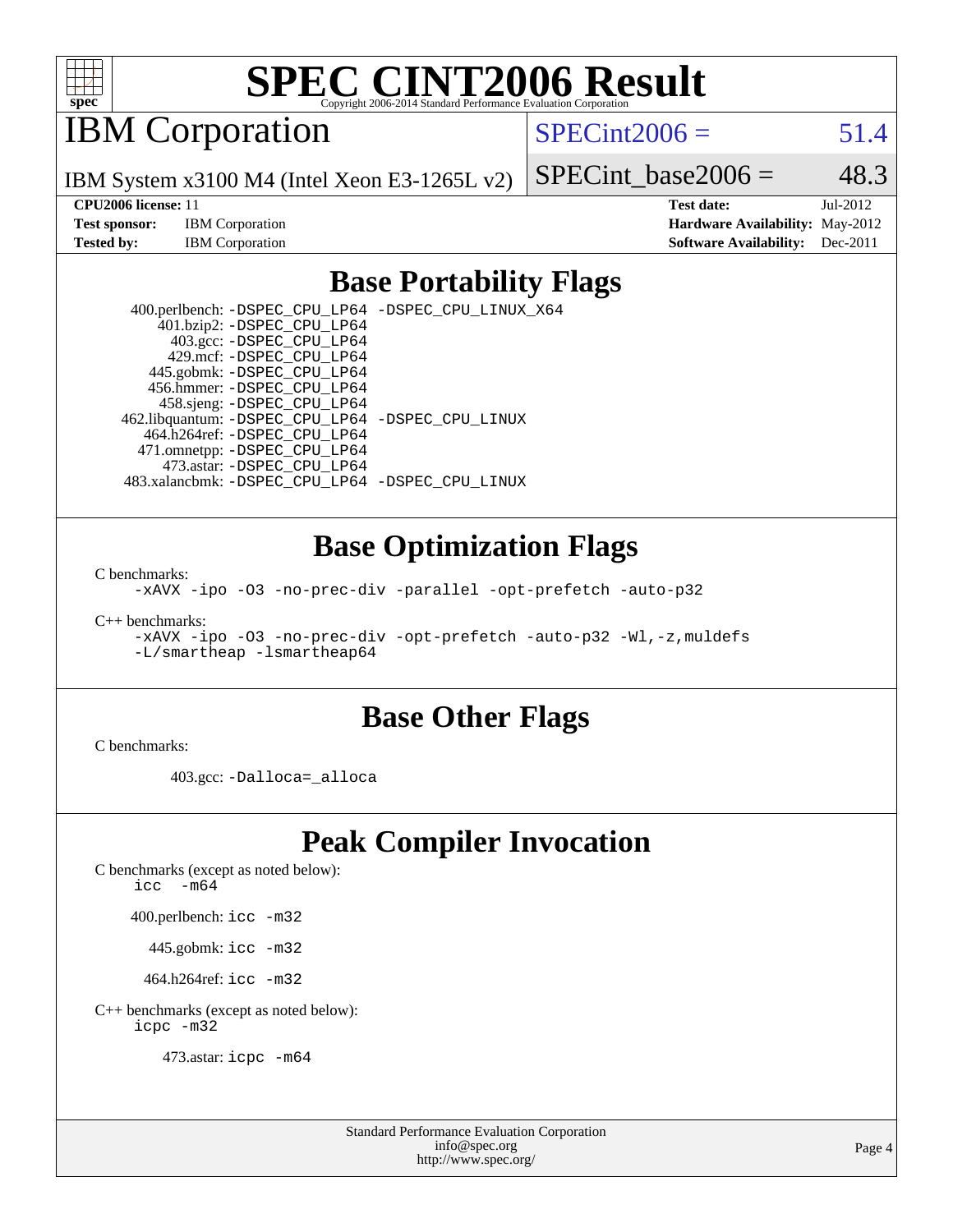

IBM Corporation

 $SPECint2006 = 51.4$  $SPECint2006 = 51.4$ 

IBM System x3100 M4 (Intel Xeon E3-1265L v2)

SPECint base2006 =  $48.3$ 

**[CPU2006 license:](http://www.spec.org/auto/cpu2006/Docs/result-fields.html#CPU2006license)** 11 **[Test date:](http://www.spec.org/auto/cpu2006/Docs/result-fields.html#Testdate)** Jul-2012 **[Test sponsor:](http://www.spec.org/auto/cpu2006/Docs/result-fields.html#Testsponsor)** IBM Corporation **[Hardware Availability:](http://www.spec.org/auto/cpu2006/Docs/result-fields.html#HardwareAvailability)** May-2012 **[Tested by:](http://www.spec.org/auto/cpu2006/Docs/result-fields.html#Testedby)** IBM Corporation **[Software Availability:](http://www.spec.org/auto/cpu2006/Docs/result-fields.html#SoftwareAvailability)** Dec-2011

### **[Peak Portability Flags](http://www.spec.org/auto/cpu2006/Docs/result-fields.html#PeakPortabilityFlags)**

 400.perlbench: [-DSPEC\\_CPU\\_LINUX\\_IA32](http://www.spec.org/cpu2006/results/res2012q3/cpu2006-20120716-23678.flags.html#b400.perlbench_peakCPORTABILITY_DSPEC_CPU_LINUX_IA32) 401.bzip2: [-DSPEC\\_CPU\\_LP64](http://www.spec.org/cpu2006/results/res2012q3/cpu2006-20120716-23678.flags.html#suite_peakPORTABILITY401_bzip2_DSPEC_CPU_LP64) 403.gcc: [-DSPEC\\_CPU\\_LP64](http://www.spec.org/cpu2006/results/res2012q3/cpu2006-20120716-23678.flags.html#suite_peakPORTABILITY403_gcc_DSPEC_CPU_LP64) 429.mcf: [-DSPEC\\_CPU\\_LP64](http://www.spec.org/cpu2006/results/res2012q3/cpu2006-20120716-23678.flags.html#suite_peakPORTABILITY429_mcf_DSPEC_CPU_LP64) 456.hmmer: [-DSPEC\\_CPU\\_LP64](http://www.spec.org/cpu2006/results/res2012q3/cpu2006-20120716-23678.flags.html#suite_peakPORTABILITY456_hmmer_DSPEC_CPU_LP64) 458.sjeng: [-DSPEC\\_CPU\\_LP64](http://www.spec.org/cpu2006/results/res2012q3/cpu2006-20120716-23678.flags.html#suite_peakPORTABILITY458_sjeng_DSPEC_CPU_LP64) 462.libquantum: [-DSPEC\\_CPU\\_LP64](http://www.spec.org/cpu2006/results/res2012q3/cpu2006-20120716-23678.flags.html#suite_peakPORTABILITY462_libquantum_DSPEC_CPU_LP64) [-DSPEC\\_CPU\\_LINUX](http://www.spec.org/cpu2006/results/res2012q3/cpu2006-20120716-23678.flags.html#b462.libquantum_peakCPORTABILITY_DSPEC_CPU_LINUX) 473.astar: [-DSPEC\\_CPU\\_LP64](http://www.spec.org/cpu2006/results/res2012q3/cpu2006-20120716-23678.flags.html#suite_peakPORTABILITY473_astar_DSPEC_CPU_LP64) 483.xalancbmk: [-DSPEC\\_CPU\\_LINUX](http://www.spec.org/cpu2006/results/res2012q3/cpu2006-20120716-23678.flags.html#b483.xalancbmk_peakCXXPORTABILITY_DSPEC_CPU_LINUX)

## **[Peak Optimization Flags](http://www.spec.org/auto/cpu2006/Docs/result-fields.html#PeakOptimizationFlags)**

[C benchmarks](http://www.spec.org/auto/cpu2006/Docs/result-fields.html#Cbenchmarks):

```
Standard Performance Evaluation Corporation
                                          info@spec.org
     400.perlbench: -xAVX(pass 2) -prof-gen(pass 1) -ipo(pass 2) -O3(pass 2)
                -no-prec-div(pass 2) -prof-use(pass 2) -opt-prefetch
                -ansi-alias
        401.bzip2: -xAVX(pass 2) -prof-gen(pass 1) -ipo(pass 2) -O3(pass 2)
                -no-prec-div -prof-use(pass 2) -auto-ilp32 -opt-prefetch
                -ansi-alias
          403.gcc: -xAVX -ipo -O3 -no-prec-div -inline-calloc
                -opt-malloc-options=3 -auto-ilp32
         429.mcf: basepeak = yes
       445.gobmk: -xAVX(pass 2) -prof-gen(pass 1) -prof-use(pass 2)
                -ansi-alias
       456.hmmer: -xAVX -ipo -O3 -no-prec-div -unroll2 -auto-ilp32
                -ansi-alias
         458.sjeng: -xAVX(pass 2) -prof-gen(pass 1) -ipo(pass 2) -O3(pass 2)
                -no-prec-div(pass 2) -prof-use(pass 2) -unroll4
    462.libquantum: basepeak = yes
       464.h264ref: -xAVX(pass 2) -prof-gen(pass 1) -ipo(pass 2) -O3(pass 2)
                -no-prec-div(pass 2) -prof-use(pass 2) -unroll2
                -ansi-alias
C++ benchmarks: 
      471.omnetpp: -xAVX(pass 2) -prof-gen(pass 1) -ipo(pass 2) -O3(pass 2)
                -no-prec-div(pass 2) -prof-use(pass 2)
                -opt-ra-region-strategy=block -ansi-alias
                -Wl,-z,muldefs -L/smartheap -lsmartheap
                                        Continued on next page
```
<http://www.spec.org/>

Page 5